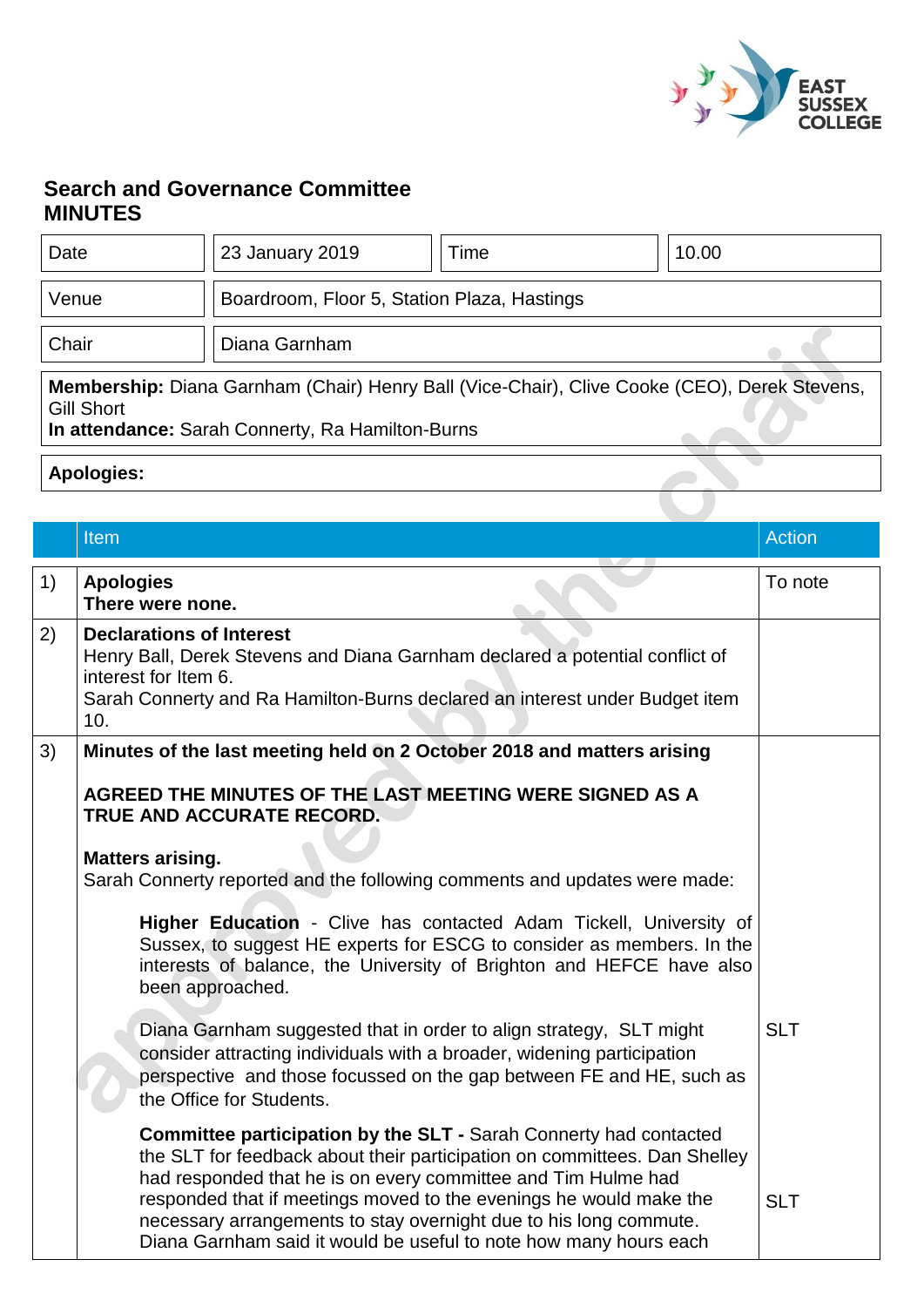|    | member of the SLT has to dedicate to Board activity in order that we can<br>ascertain if this is the most effective way to support the Group.<br>Diana Garnham said that the move of the Finance meeting to 18.00 would<br>enable Russell Higginbotham to attend and this may also be the case for<br>other members in employment going forward. The timing of the main<br>Board meetings has not moved currently but this will be reviewed. Diana<br>Garnham had met with Russell Higginbotham who had affirmed that he<br>wishes to remain on the Board in the future. It was agreed that remote<br>attendance at meetings will be explored further. Clive Cooke explained<br>that the Group is trialling webinar software for briefings but would use<br>Skype for Business or Zoom for conference calling. | <b>S&amp;G</b><br>Committee |
|----|----------------------------------------------------------------------------------------------------------------------------------------------------------------------------------------------------------------------------------------------------------------------------------------------------------------------------------------------------------------------------------------------------------------------------------------------------------------------------------------------------------------------------------------------------------------------------------------------------------------------------------------------------------------------------------------------------------------------------------------------------------------------------------------------------------------|-----------------------------|
|    | <b>PPRs</b> - Attendance at these had originally for Q&S members but the<br>Hastings Local College Board had asked that it should be extended to all<br>Governors on Local College Boards and the Committee agreed that this<br>was a sensible approach                                                                                                                                                                                                                                                                                                                                                                                                                                                                                                                                                        |                             |
|    | 40 minute strategic group session - this will be added as a standing<br>item before each Board. Members felt that this would be useful to ensure<br>that Governors are able to discuss key strategic issues. Diana Garnham<br>suggested that honing of the KPIs would allow these to be structured for<br>the coming months. Henry Ball said quality, partnership and sustainability<br>would be three appropriate areas of focus.                                                                                                                                                                                                                                                                                                                                                                             | Dir Gov                     |
|    | Summary of resolutions by each Committee Chair for each Board<br>meeting – it was agreed this had been helpful at the recent Board<br>meeting. It was agreed that the Directors of Governance would support<br>committee chairs as necessary, for example by creating a draft summary<br>for the review and ownership of each Committee Chair.                                                                                                                                                                                                                                                                                                                                                                                                                                                                 |                             |
| 4) | Membership for 2018-19<br>Diana Garnham invited comments on the papers. The following corrections will                                                                                                                                                                                                                                                                                                                                                                                                                                                                                                                                                                                                                                                                                                         |                             |
|    | be made:<br>Henry Ball is missing from the Finance Attendance.<br>Diana Garnham lives in Guestling.                                                                                                                                                                                                                                                                                                                                                                                                                                                                                                                                                                                                                                                                                                            |                             |
|    | It was pleasing to note that the gender profile of the Board is 46% female – the<br>student profile is 41% of 16-18 learners and 35% of adult learners are female.                                                                                                                                                                                                                                                                                                                                                                                                                                                                                                                                                                                                                                             |                             |
|    | <b>Succession planning</b><br>Pat Farmer, Peggy Hall, Ian Jungius and Vic Kempner will be leaving the<br>Board in 2019.<br>Simon Hubbard, Derek Stevens and Diana Garnham will be leaving the<br>Board in 2020.                                                                                                                                                                                                                                                                                                                                                                                                                                                                                                                                                                                                |                             |
|    | Diana Garnham suggested that Henry Ball might check informally with members<br>who are entitled to do so if they are willing to serve a second term.                                                                                                                                                                                                                                                                                                                                                                                                                                                                                                                                                                                                                                                           | <b>Henry Ball</b>           |
|    | There was a suggestion that at least one external co-optee, in line with best                                                                                                                                                                                                                                                                                                                                                                                                                                                                                                                                                                                                                                                                                                                                  | Dir Gov                     |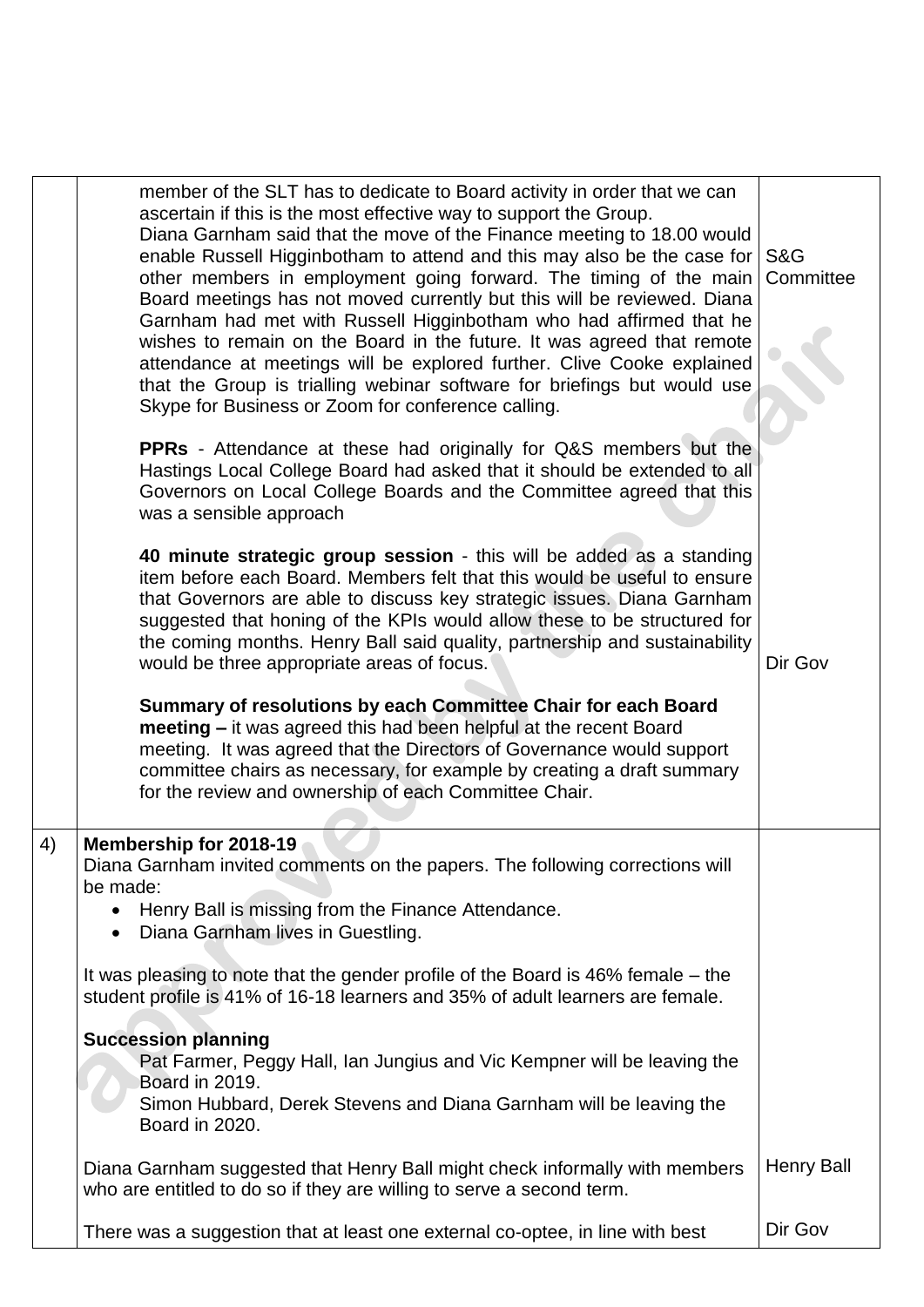| practice, be sought for the Search and Governance Committee.                                                                                                                                                                                                                                                                                                                                                                                                                                                                                                                                                                                                                                                                                                                                                                                                                      |                   |
|-----------------------------------------------------------------------------------------------------------------------------------------------------------------------------------------------------------------------------------------------------------------------------------------------------------------------------------------------------------------------------------------------------------------------------------------------------------------------------------------------------------------------------------------------------------------------------------------------------------------------------------------------------------------------------------------------------------------------------------------------------------------------------------------------------------------------------------------------------------------------------------|-------------------|
| Diana Garnham also suggested that it might be agreed that, as a norm, potential<br>new corporation members join as co-optees as a stepping stone before joining<br>the full Board. Gill Short said that the stipulation that new Local College Board<br>members are only asked to make a commitment for one year in the first instance<br>had been very helpful in attracting new people.                                                                                                                                                                                                                                                                                                                                                                                                                                                                                         |                   |
| The members discussed the size of the Board confirmed that the previously<br>agreed intention to reduce the overall membership still seemed prudent.                                                                                                                                                                                                                                                                                                                                                                                                                                                                                                                                                                                                                                                                                                                              |                   |
| There was discussion about the immediate need to ensure that the finance and<br>business experience which would be lost when Pat Farmer leaves the Board is<br>replaced. The members recognised that Russell Higginbotham has business<br>acumen and is flexible with regard to where he can best make a contribution.<br>This might be either continuing on Finance or perhaps audit where his interest in<br>internal audit could be helpful but this may affect the timings of Audit meetings.<br>Henry Ball agreed to discuss with ask Russell Higginbotham a potential move<br>across to Audit Committee. The Committee agreed that Tom Sanderson had a<br>strong business background that could be valuable for Finance Committee.<br>Sarah Connerty reported that he had indicated a willingness to consider<br>becoming a Board member and to join the Finance Committee. | <b>Henry Ball</b> |
| The Committee considered it important to achieve gender diversity across<br>committee chair roles. Gill Short declared an interest as she has volunteered to<br>Chair the Lewes Local College Board. The Chair of Quality and Standards role<br>will become vacant in April 2020. Emily Beer would have been an excellent Clive Cooke<br>candidate but she had resigned. It was agreed that before seeking an alternative<br>Clive Cooke would contact Emily Beer to discuss her future plans and whether<br>there might be a possibility of her taking on the chair role in due course.                                                                                                                                                                                                                                                                                          |                   |
| Henry Ball had agreed to step down as chair of the Remuneration Committee (as  <br>per the new AoC Guidance, see Item 11) and Peggy Hall would now chair the<br>committee. It was agreed that the expert legal and HR law knowledge provided<br>by Peggy Hall has been an extremely valuable 'lens' for the Board. It was also<br>suggested that someone with talent and recruitment skills would be valuable.<br>Diana Garnham suggested that as the local CIPD group meets at Station Plaza   Dir Gov<br>and she would contact them to discuss possible interest.                                                                                                                                                                                                                                                                                                               | Diana<br>Garnham  |
| Members discussed the strategic focus of the Board of strategic partnerships and<br>therefore the prudence of ensuring that local authorities are linked. This will be<br>flagged for discussion at the next Search and Governance meeting.                                                                                                                                                                                                                                                                                                                                                                                                                                                                                                                                                                                                                                       |                   |
| There would be vacancies for the roles of Chair of both Search and Governance<br>and Audit Committees in 2020. The potential of Jo Rogers to become Chair of<br>Search and Governance was discussed. Members recognised that she would<br>also be a natural successor of the Eastbourne Local College Board. The<br>Committee asked Henry Ball to discuss this with Joanne Rogers. Caroline<br>McKiddie would also be invited to join Search and governance with a possible<br>future as Chair.                                                                                                                                                                                                                                                                                                                                                                                   | <b>Henry Ball</b> |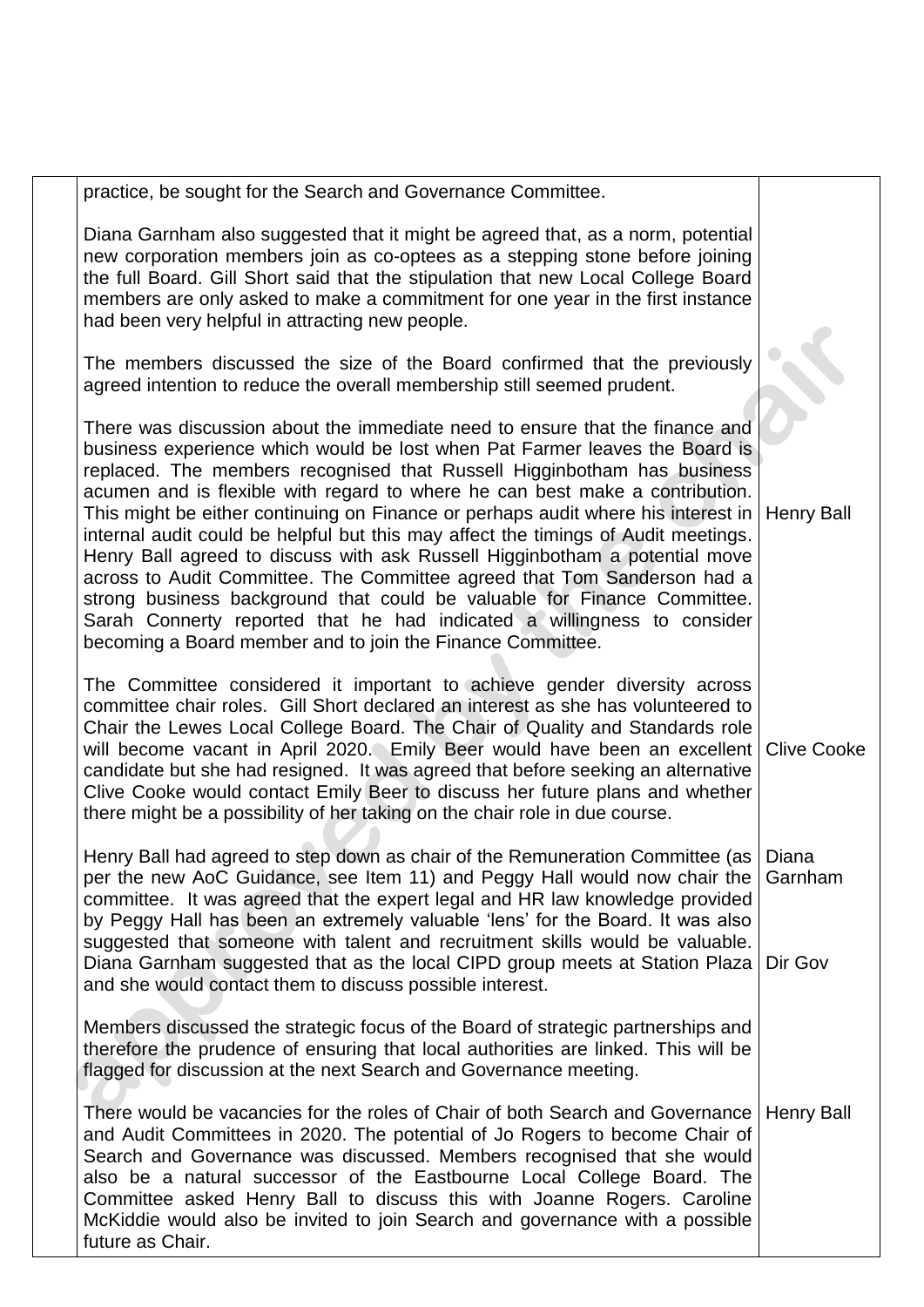|    | Members discussed potentially conflating HR and Finance Committee or<br>conflating Finance and CIC Committees at some point in the future.                                                                                                                                                                                                                                                                                                                                                                                                                                                                                                                                                                                                                                                                                                                                        | Diana<br>Garnham/Dir<br>Gov |
|----|-----------------------------------------------------------------------------------------------------------------------------------------------------------------------------------------------------------------------------------------------------------------------------------------------------------------------------------------------------------------------------------------------------------------------------------------------------------------------------------------------------------------------------------------------------------------------------------------------------------------------------------------------------------------------------------------------------------------------------------------------------------------------------------------------------------------------------------------------------------------------------------|-----------------------------|
|    | Diana Garnham will work with the Directors of Governance to begin a search for<br>an HR lead.                                                                                                                                                                                                                                                                                                                                                                                                                                                                                                                                                                                                                                                                                                                                                                                     |                             |
|    | <b>Expressions of interest</b><br>There have been five expressions of interest in joining the Board to date.                                                                                                                                                                                                                                                                                                                                                                                                                                                                                                                                                                                                                                                                                                                                                                      |                             |
|    | The most pressing vacancies are on the Finance Committee – there is a<br>suggestion that there needs to be a person with current financial experience who<br>may have a senior role in business. Derek Stevens said that he had discussed<br>with Pat Farmer that a qualitied accountant is not required as Chair of Finance.<br>The Committee recognised that two of the applicants have accountancy<br>qualifications but do not exactly fit the bill as a potential chair at this time.                                                                                                                                                                                                                                                                                                                                                                                        | Diana<br>Garnham/Dir<br>Gov |
|    | Diana Garnham suggested that she and Sarah Connerty meet two or three of the<br>candidates - possibly with Pat Farmer. There is also Mark Fisher who is vice<br>chair of the Committee but is not a practicing accountant.                                                                                                                                                                                                                                                                                                                                                                                                                                                                                                                                                                                                                                                        | Diana<br>Garnham            |
|    | Josh Barbarinde was discussed and it was agreed that Diana Garnham will meet<br>him to discuss potential roles.                                                                                                                                                                                                                                                                                                                                                                                                                                                                                                                                                                                                                                                                                                                                                                   |                             |
|    | Kevin Cowley is also a potential for the Search Committee. Members recognised<br>that he is very experienced and has made great contributions to the Board.                                                                                                                                                                                                                                                                                                                                                                                                                                                                                                                                                                                                                                                                                                                       |                             |
| 5) | Succession Planning - national context and next steps                                                                                                                                                                                                                                                                                                                                                                                                                                                                                                                                                                                                                                                                                                                                                                                                                             |                             |
|    | 1. Chair and Vice Chair succession planning<br>Henry Ball thanked the Director of Governance for clarifying that he would be<br>technically able to serve as Chair of the board for a further two years.<br>However, it is his recollection that at the time of his recruitment, there was an<br>understanding that the appointment would be for two years. He believes that<br>it is a matter of trust to stick to this understanding. He confirmed he intends to<br>complete his term of office on 1 April 2020. His expectation is also that all<br>other Corporation members will meet the spirit of the agreement made at the<br>time of merger. It is, however, vital that the strength of the Board and<br>governance of the Group must not be put at risk. The only exception to any<br>Governor continuing would be if there was not a suitable replacement for<br>them. |                             |
|    | The Committee agreed that the processes for the recruitment of a new Chair<br>should commence soon. Because there has been an extension to Clive's role<br>to August 2020 – the recruitment for chair will need to dovetail with the<br>recruitment of a new CEO. It was agreed that the recruitment of a Chair<br>should be completed by the end of October 2019 in order that the Chair<br>designate can be approved and then be involved in the CEO recruitment that<br>would need to commence in November 2019. This aim would be for the                                                                                                                                                                                                                                                                                                                                     |                             |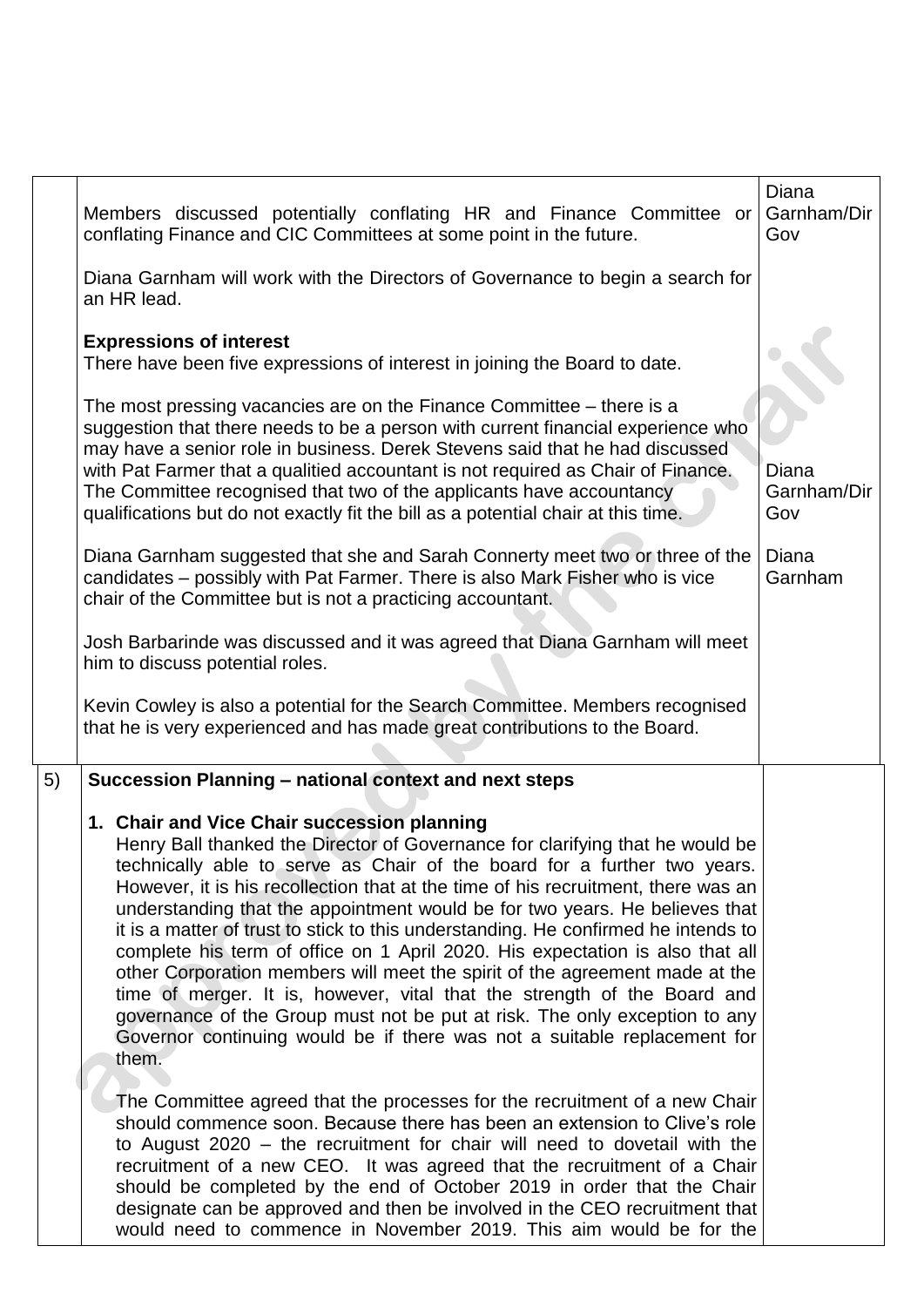|    | Group to have both a Chair and CEO designate by December 2019. It was<br>agreed that the selection of agencies if required should begin as soon as<br>possible in order that the process of recruitment can be in place for May<br>2019.                                                                                                                                      |                   |
|----|-------------------------------------------------------------------------------------------------------------------------------------------------------------------------------------------------------------------------------------------------------------------------------------------------------------------------------------------------------------------------------|-------------------|
|    | Diana Garnham asked the Committee's views with regard to retiring<br>Corporation governors maintaining a link with the College, for example as<br>local college board members. There was discussion about the potential<br>issues that this might create. However, the Committee was receptive to the<br>notion of a continuing relationship, but one that was more informal. |                   |
|    | Diana Garnham suggested that there might be an annual event to ensure that<br>alumni governors can remain involved. Derek Stevens said that he agreed<br>that the Group does not want to lose the expertise but that any such event<br>must be meaningful.                                                                                                                    | Dir Gov           |
|    | It was agreed that retaining links with outgoing members would be an item at<br>the next meeting.                                                                                                                                                                                                                                                                             |                   |
|    | Members discussed a tendering process for recruitment of the Chair agency. It<br>was agreed that the panel for selecting an agency to support recruitment of the<br>Chair should include:<br>o Diana Garnham<br>○ Gill Short<br>$\circ$ N other.<br>$\circ$ HR advisor                                                                                                        |                   |
|    | Members discussed the tendering process and selection for the agency for the<br>recruitment of the CEO. The suggested panel for this was:<br>lan Jungius<br><b>Derek Stevens</b><br>Peggy Hall                                                                                                                                                                                | <b>Henry Ball</b> |
|    | Vice chair elections- Henry Ball will arrange a discussion with Tony Campbell.<br>Diana Garnham will invite members to consider if they will stand for Vice Chair<br>election.                                                                                                                                                                                                |                   |
| 7) | Audit issues identified during internal/external audits<br>Sarah Connerty reported that there had been many audits of the governance<br>arrangements of both the prior Boards and the new Group last year which had all<br>been very positive. The next audit of Governance begins on 4 March 2019.                                                                           |                   |
| 8) | <b>Policies</b><br>1. Public Values statement<br>2. Governor visits protocol<br>3. Scheme of Delegation                                                                                                                                                                                                                                                                       |                   |
|    | Members reviewed each of the policies and were content that they were well<br>drafted. Gill Short asked if there might be a template for the report of governor                                                                                                                                                                                                               |                   |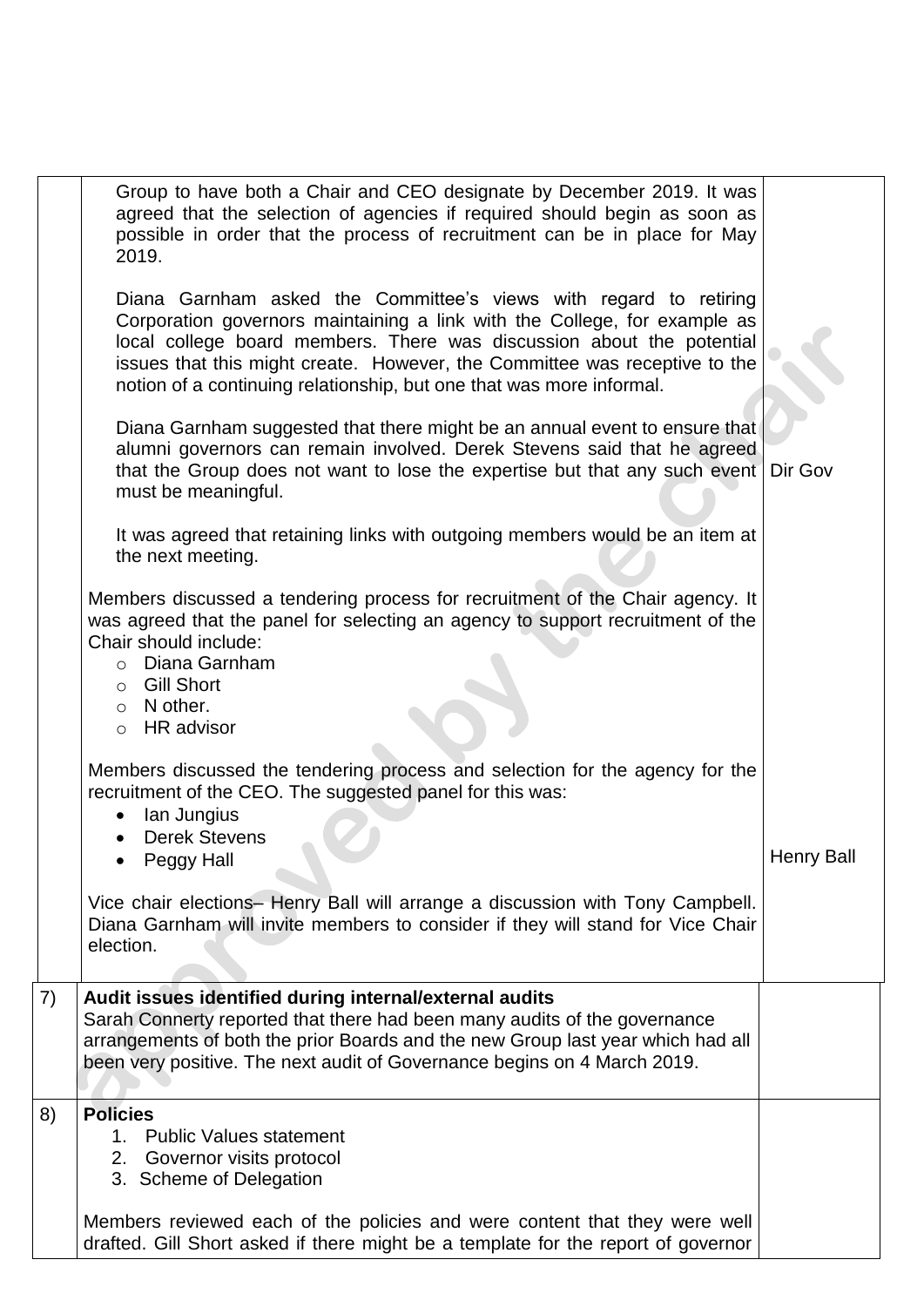|     | visits. It was agreed that there should be no formal feedback but an informal<br>email, if desired, to the Principal, CEO, Chair of the Local Board and Director of<br>Governance would be welcomed. This will be added to the protocol.<br>AGREED THE SEARCH AND GOVERNANCE COMMITTEE AGREED TO                                                                                                                                                 | Dir Gov |
|-----|--------------------------------------------------------------------------------------------------------------------------------------------------------------------------------------------------------------------------------------------------------------------------------------------------------------------------------------------------------------------------------------------------------------------------------------------------|---------|
|     | RECOMMEND THE PUBLIC VALUES STATEMENT, GOVERNOR VISITS<br>PROTOCOL AND THE SCHEME OF DELEGATION TO THE BOARD.                                                                                                                                                                                                                                                                                                                                    |         |
| 9)  | Governance budget final and progress against budget<br>Sarah Connerty explained that the current format of the budget recording had<br>included items other than governance. The Finance Team has now created a<br>discrete budget line. The catering etc has not yet been included. The budget is<br>running well ahead of forecast as there has not been expenditure. Expenses are<br>low as not many governors are submitting claims.         |         |
|     | Sarah Connerty had presented the costs for staffing in two lines – one for<br>substantive staff and one for the consultant.                                                                                                                                                                                                                                                                                                                      |         |
|     | The Committee asked if there is guidance around what percentage of the<br>Group's revenue should be spent on governance. Sarah Connerty had<br>researched this and governance tends to benchmarked against senior<br>management team costs rather than college revenue.                                                                                                                                                                          |         |
|     | Clive Cooke reported that Steve Hutchinson is currently undertaking budget<br>setting for 2019/20 which will inform these discussions. The payment of the<br>Director of Governance and the governance consultant is in line with what has<br>been agreed.                                                                                                                                                                                       |         |
| 10) | <b>E</b> Governance<br>Members reviewed the quotations received from alternative suppliers and the<br>responses to the survey of the Board on eGovernance. Eight members of the<br>Board and Exec had expressed a preference for remaining with Board Packs,<br>four had said they would prefer another software. BoardPacks were relatively<br>expensive but pressed by Ra Hamilton-Burns had now offered a reduction of<br>circa £1000 a year. |         |
|     | It was agreed that the Board will continue with BoardPacks for a further year and<br>review the situation in March 2020.                                                                                                                                                                                                                                                                                                                         |         |
| 11) | Update on national policy/legislative developments and best practice for<br>governance                                                                                                                                                                                                                                                                                                                                                           |         |
|     | Sarah Connerty presented the paper. Diana Garnham said that the remuneration<br>code has been covered in a prior item.                                                                                                                                                                                                                                                                                                                           |         |
|     | Amendment to the AoC Code of Good Governance for English Colleges – the<br>introduction of a colleges' Senior Post Holder Remuneration Code <sup>1</sup> . The<br>Committee discussed the proposed change and expressed surprise at the                                                                                                                                                                                                          |         |

 $\overline{a}$ <sup>1</sup> https://www.aoc.co.uk/funding-and-corporate-services/governance/governance-resources/code-good-governance-englishcolleges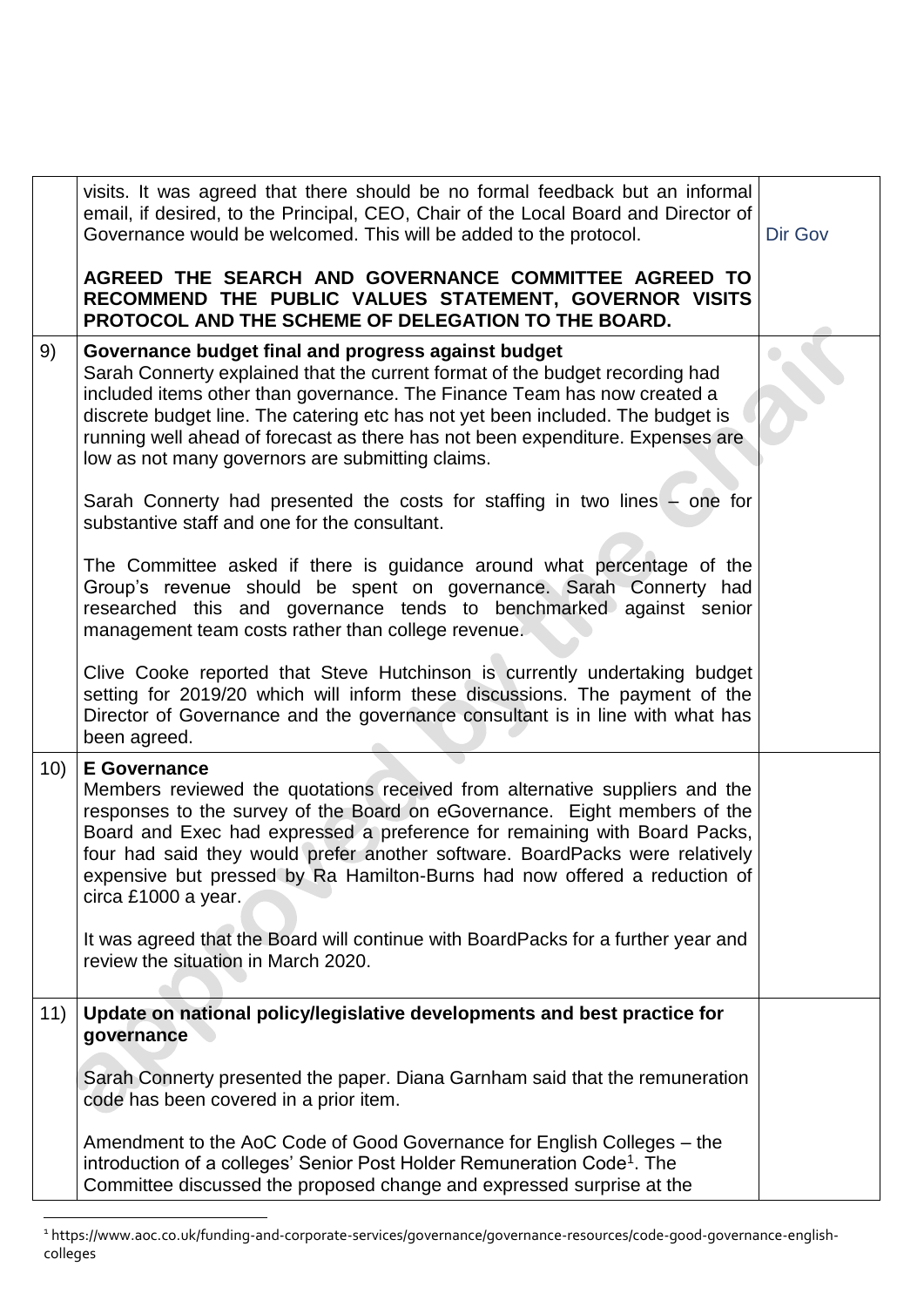|     | stipulation that the Chair of the Board would not be Chair of remuneration. SC<br>had consulted the auditors who concurred with the AoC recommendation. Diana<br>Garnham will take this to the DfE governance panel for discussion. As noted<br>above, Henry Ball will stand down at the next remuneration committee.                                                                                                                                                                                                                                                                                                                        | Diana<br>Garnham<br><b>Henry Ball</b> |
|-----|----------------------------------------------------------------------------------------------------------------------------------------------------------------------------------------------------------------------------------------------------------------------------------------------------------------------------------------------------------------------------------------------------------------------------------------------------------------------------------------------------------------------------------------------------------------------------------------------------------------------------------------------|---------------------------------------|
|     | SEARCH AND GOVERNANCE COMMITTEE<br><b>AGREED</b><br><b>THE</b><br><b>WILL</b><br>RECOMMEND THE AOC CODE OF GOOD GOVERNANCE FOR ENGLISH<br><b>COLLEGES TO THE BOARD.</b>                                                                                                                                                                                                                                                                                                                                                                                                                                                                      |                                       |
| 12) | Attendance report and governor activity<br>The detail had been discussed within the succession planning item 5. Members<br>recognised that this report is very informative. The statistics for the Finance<br>Committee will alter when Henry Ball's attendance is amended.<br>Diana Garnham is unable to attend the diarised Q&S committees and will come<br>off this committee and join the Audit Committee.                                                                                                                                                                                                                               | Diana<br>Garnham                      |
|     | Members agreed that the report on Governor involvement is extremely useful as<br>it helps to understand the depth and breadth of current commitments. It was<br>recognised that reporting and recording of this has not been possible due to lack<br>of admin support for governance. A report will come to the next Search and<br>Governance Committee. Briefings, Governance updates etc will all been<br>considered at a future meeting.                                                                                                                                                                                                  |                                       |
|     | Henry Ball asked the Committee to consider the time requirement of governors<br>and suggested that new applicants are made aware of the involvement that<br>membership demands. This was agreed.                                                                                                                                                                                                                                                                                                                                                                                                                                             |                                       |
|     | <b>Student and student governors - Sarah Connerty and Ra Hamilton-Burns</b><br>have met with all student governors and Local College Board Members who are<br>students. On 24 January they had also met with Olivia Godden, Eastbourne and<br>Lewes Sabbatical student officer and Susie Christie, Student Services Team<br>Leader, Lewes and Marie Blair, Student Services Team Leader, Eastbourne. The<br>Hastings Sabbatical officer is currently unwell. It was agreed that Olivia Godden<br>will contact all student 'board' members to ascertain common free time. Work will<br>then commence on first of student and governor panels. | Olivia<br>Godden                      |
|     | <b>Learning Walks</b> – Sarah Connerty explained that she had met with Keith Brister<br>to progress this but discovered that these are only set a few days in advance so<br>it is not possible to invite governors. Clive Cooke will be contacting the team to<br>see what can be arranged.                                                                                                                                                                                                                                                                                                                                                  | <b>Clive Cooke</b>                    |
| 13) | <b>Capital and Infrastructure Committee membership</b><br>There was a comment about the use of the wording 'senior representatives' to<br>describe individuals. Tim Hulme explained that there had been a strategic<br>advisory board which has included Clive Cooke, Pat Farmer and Henry Ball<br>meeting with senior officers from the local Councils to shape early discussions of<br>this project.                                                                                                                                                                                                                                       |                                       |
|     | There was discussion about the roles of experts, both as executive and equal<br>and opposite co-opted members of the CIC Board to test the assumptions. Clive                                                                                                                                                                                                                                                                                                                                                                                                                                                                                |                                       |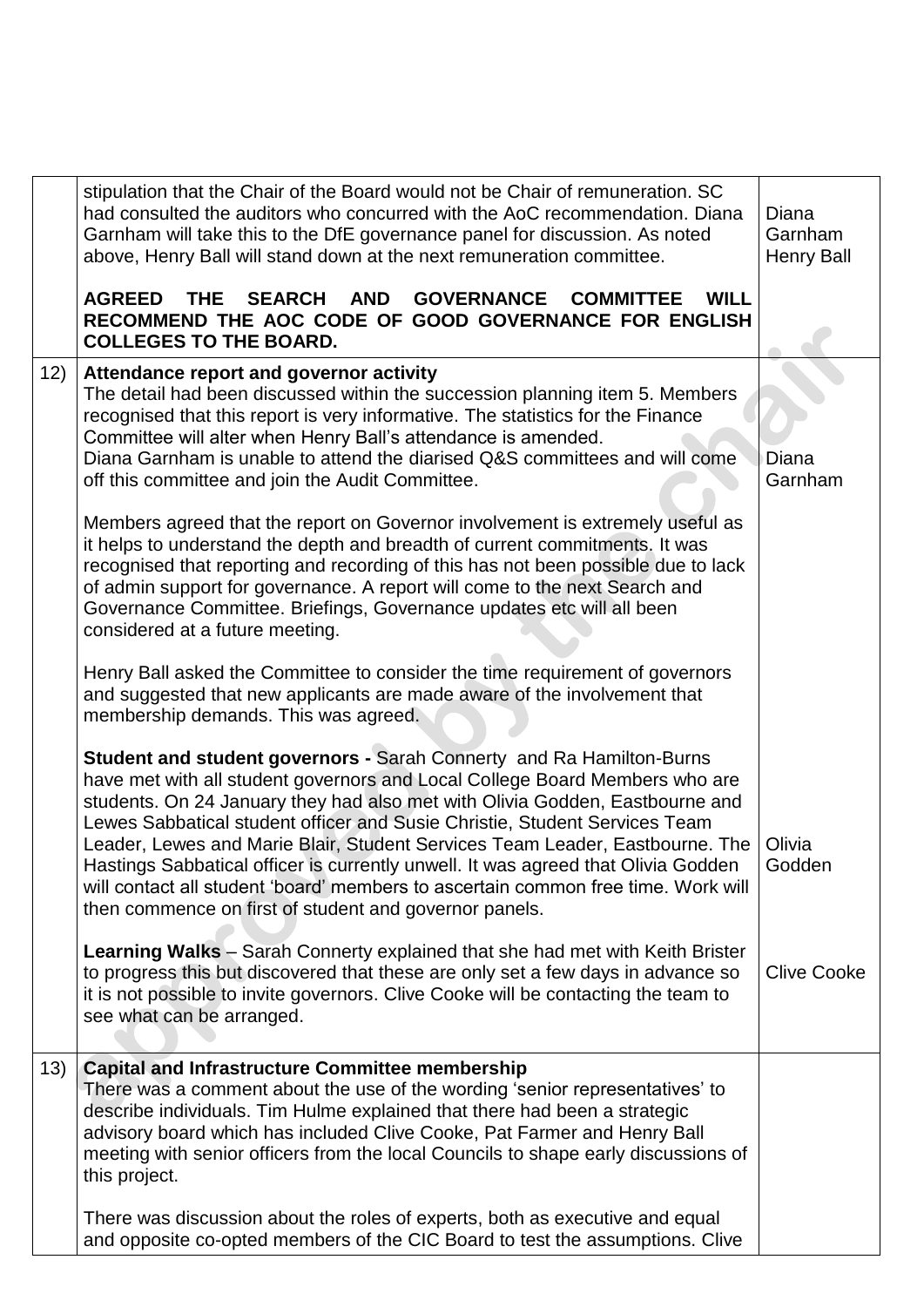Cooke said that the current executive does not have the required executive expertise at this time.

Tim Hulme circulated a paper which outlined the rationale for the CIC membership which reflected the three strategic priorities. He suggested that to decouple the CIC from the existing committee structure would represent a business risk.

The Committee thanked Tim Hulme. Diana Garnham commented that significant finance expertise would be required. Clive Cooke added that membership of this committee from governors and co-opted governors would involve a significant time requirement. Continuity would also be important and Diana Garnham reminded the Committee that many governors are leaving in 2019/20.

The current proposal is for 7 governor members and 6 executive. Tim Hulme said that the executive roles would not attend at all times as the areas of expertise required would change as the project progresses. It was suggested that the CIC committee would need a very careful scheme of delegation although the authority to enact these decisions will be to the CEO. The broad strategic framework can be made at the Board meetings with detailed decisions made by the CIC at the monthly meetings. Tim Hulme suggested that the Executive is working on a set of proposals which would be reviewed by the CIC and then recommended to the Board.

Diana Garnham asked that the terms of reference make clear the levels of delegations. Derek Stevens said that the Board needs to recognise the ongoing tension that the Group is now a public body required to act as a business. Audit Committee will need to test the processes. Derek Stevens suggested that this been included in the internal audit programme. The risks may need to include that the disposals may not match the original values.

The Search Committee will consider the membership of the CIC. Diana suggested that a cost consultant member of the Board might be sought as a cooptee. The expressions of interest from the Board are Gill Short; Mark Fisher, Joanne Rogers; Diana Garnham Vic Kempner and Derek Stevens.

Tim Hulme suggested that property and legal expertise might need to be externally co-opted. He asked the Board to consider business continuity and logistics, risk management and culture change.

Membership of the Committee will be discussed with the current members prior to determining the membership. This will then be circulated electronically. It was agreed that appointments need to be made with the continuity of membership in mind. Diana Garnham asked members to consider that co-option might be considered for outgoing members when their experience is valuable.

*Gill Short left the meeting at 12.10.*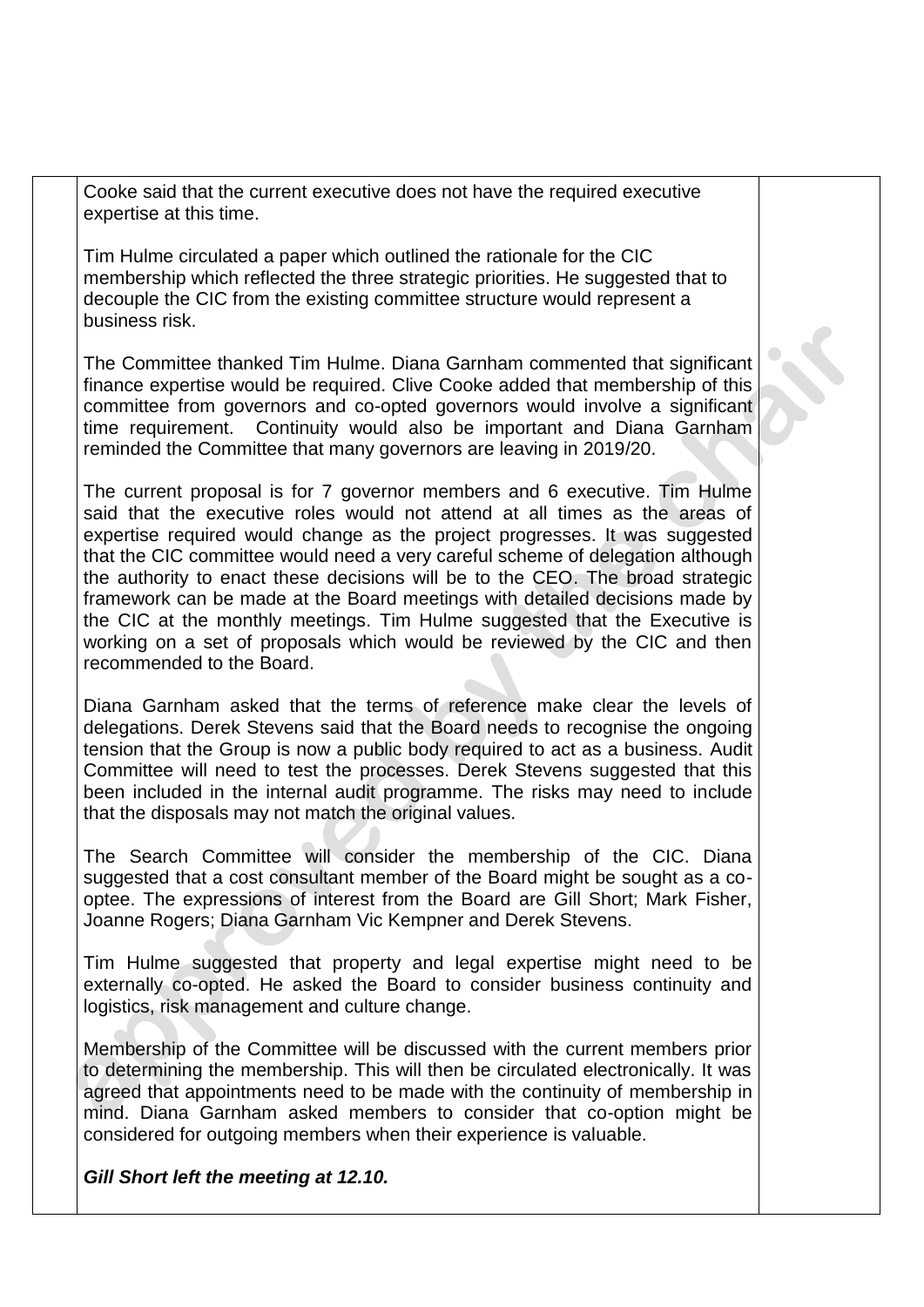| 14) | <b>Electronic resolutions</b><br>Clive Cooke left the room at 12.30                                                                                                                                                                                                                                                                                                                                                                                                                                        |  |
|-----|------------------------------------------------------------------------------------------------------------------------------------------------------------------------------------------------------------------------------------------------------------------------------------------------------------------------------------------------------------------------------------------------------------------------------------------------------------------------------------------------------------|--|
|     | Henry Ball suggested that the Search and Governance Committee revisit the<br>process for electronic resolutions.                                                                                                                                                                                                                                                                                                                                                                                           |  |
|     | Diana Garnham explained that she had received advice that there is a difference<br>between electronic resolutions and making decisions by email. In her view the<br>process for making decisions by email requires greater clarity. Sarah Connerty<br>had reviewed the process being used by ESCG to Eversheds who have<br>confirmed that it is correct. They suggest that the resolution needs to be added<br>as a word document to the email. The current practice is to include the previous<br>emails. |  |
|     | Diana Garnham said that the Charity Commission and some legal advisers are<br>expected to offer advice shortly.                                                                                                                                                                                                                                                                                                                                                                                            |  |
|     | There was a discussion about the process of establishing quoracy before a vote<br>is taken. Sarah Connerty explained that this was done extremely carefully and<br>those that had not responded are followed up.                                                                                                                                                                                                                                                                                           |  |
|     | It was agreed that greater clarity might be helpful, especially when the<br>Corporation agreed to a post meeting decision by email. The Directors of<br>Governance were asked to look into this and suggest a protocol to the next<br>meeting.                                                                                                                                                                                                                                                             |  |
|     | The meeting ended at 12.50.                                                                                                                                                                                                                                                                                                                                                                                                                                                                                |  |
|     | The next meeting will be on the 22 May 2019.                                                                                                                                                                                                                                                                                                                                                                                                                                                               |  |
| 15) | Any other business to be notified in advance to the Director of Governance<br>Henry Ball and Clive Cooke had met with the leaders of Eastbourne and Lewes<br>Borough Councils and the CEO Rob Cottrill to discuss the Estates Strategy in the<br>previous week.                                                                                                                                                                                                                                            |  |
|     | He suggested that the Board might need a wider and detailed discussion both as<br>a Board and with wider Stakeholders about the Estates Strategy. He suggested<br>that a conference to include the LEP, stakeholders and governors would allow<br>ESCG to feed information into the strategic plan and to inform the recruitment of<br>the Chair and CEO. This could be a half-day conference. Members agreed that<br>this would be a sensible mechanism for the partnership.                              |  |
|     | Diana Garnham had also been considering another purpose for a conference<br>following a discussion with the chair of NCG. The Newcastle College Group has<br>identified a need to ensure connectivity for all the governors and members of<br>Boards and committees. They had devised the notion of a conference to allow<br>each to participate and come together and it was suggested that ESCG might<br>consider this at the next Search and Governance meeting.                                        |  |